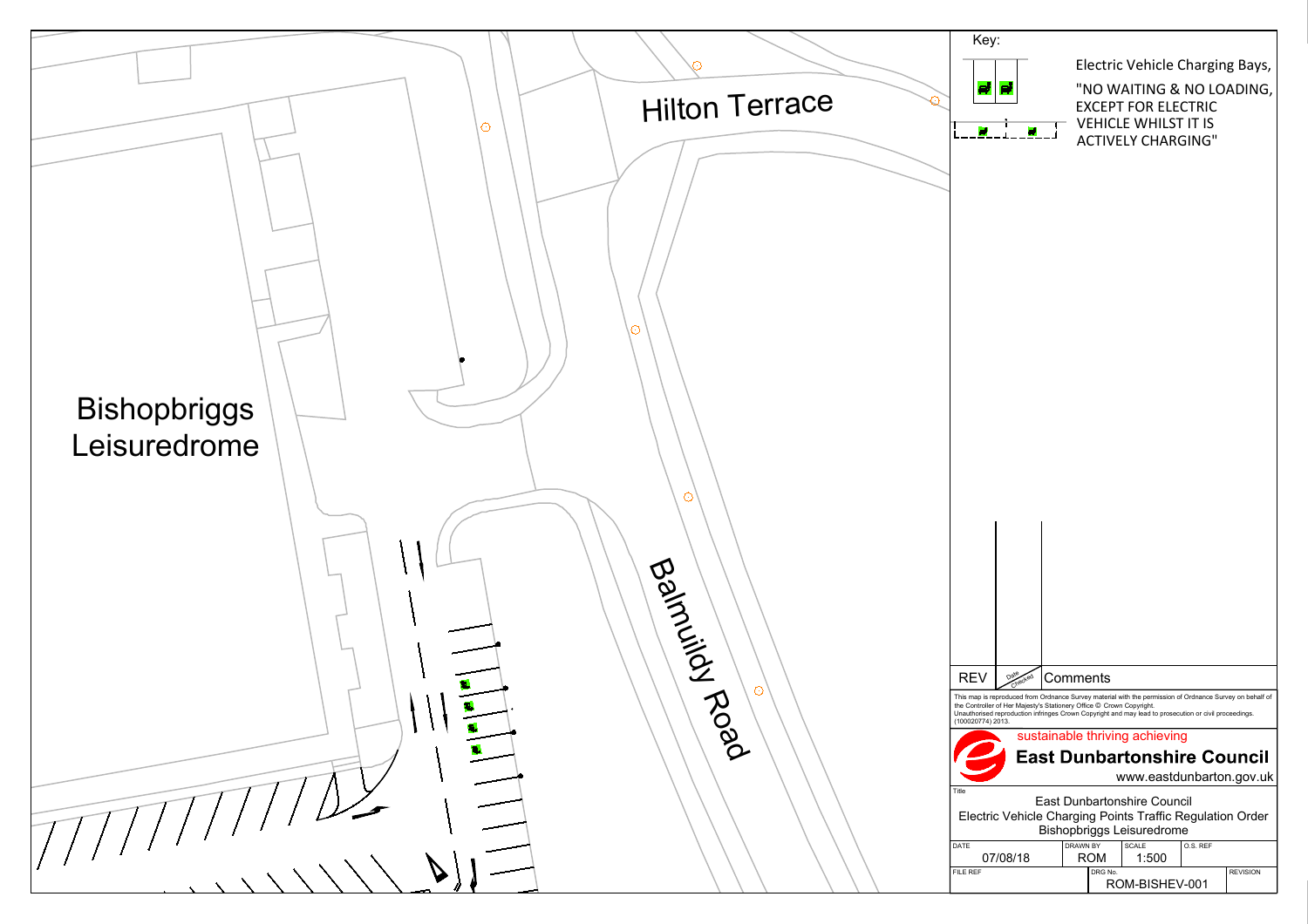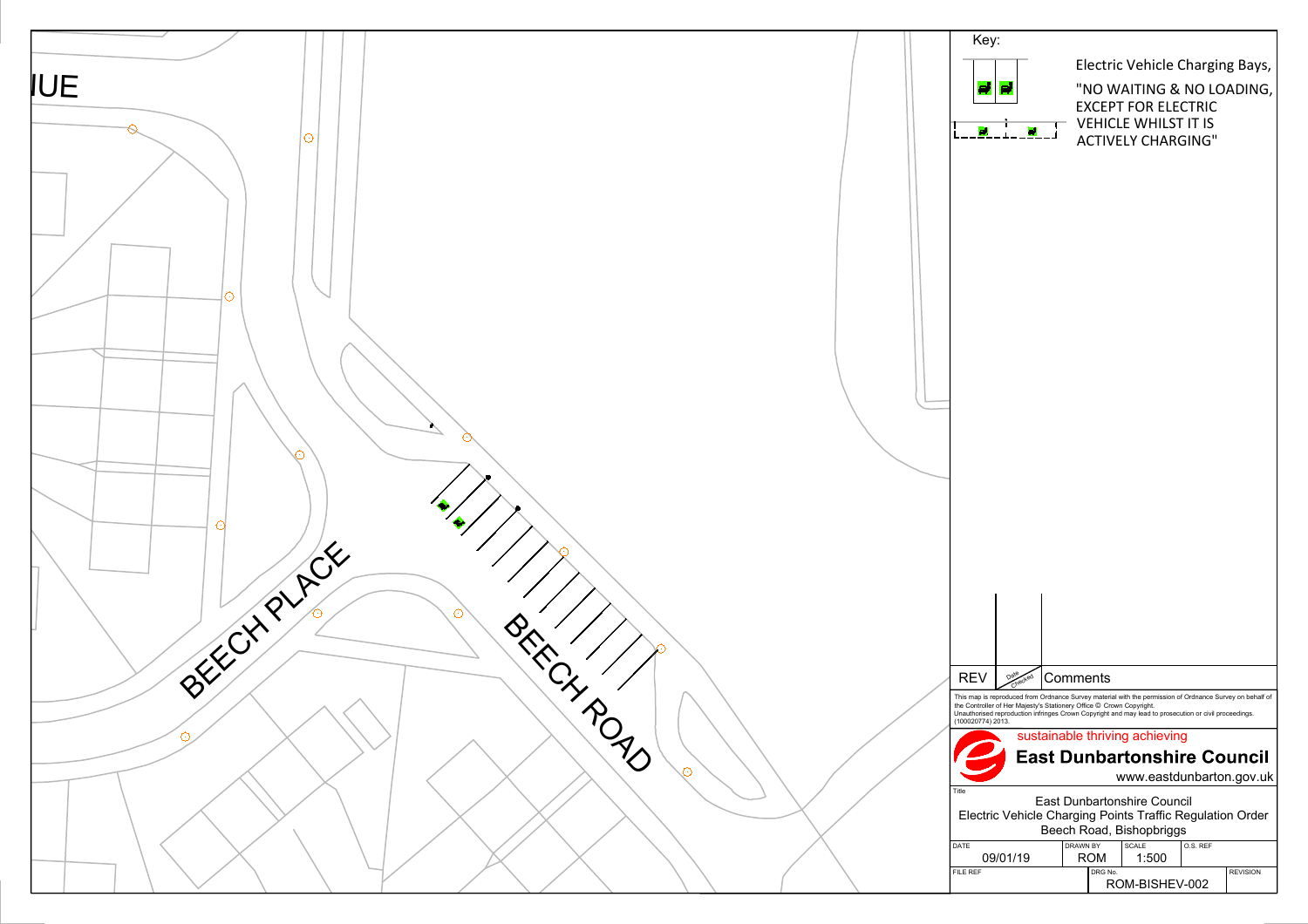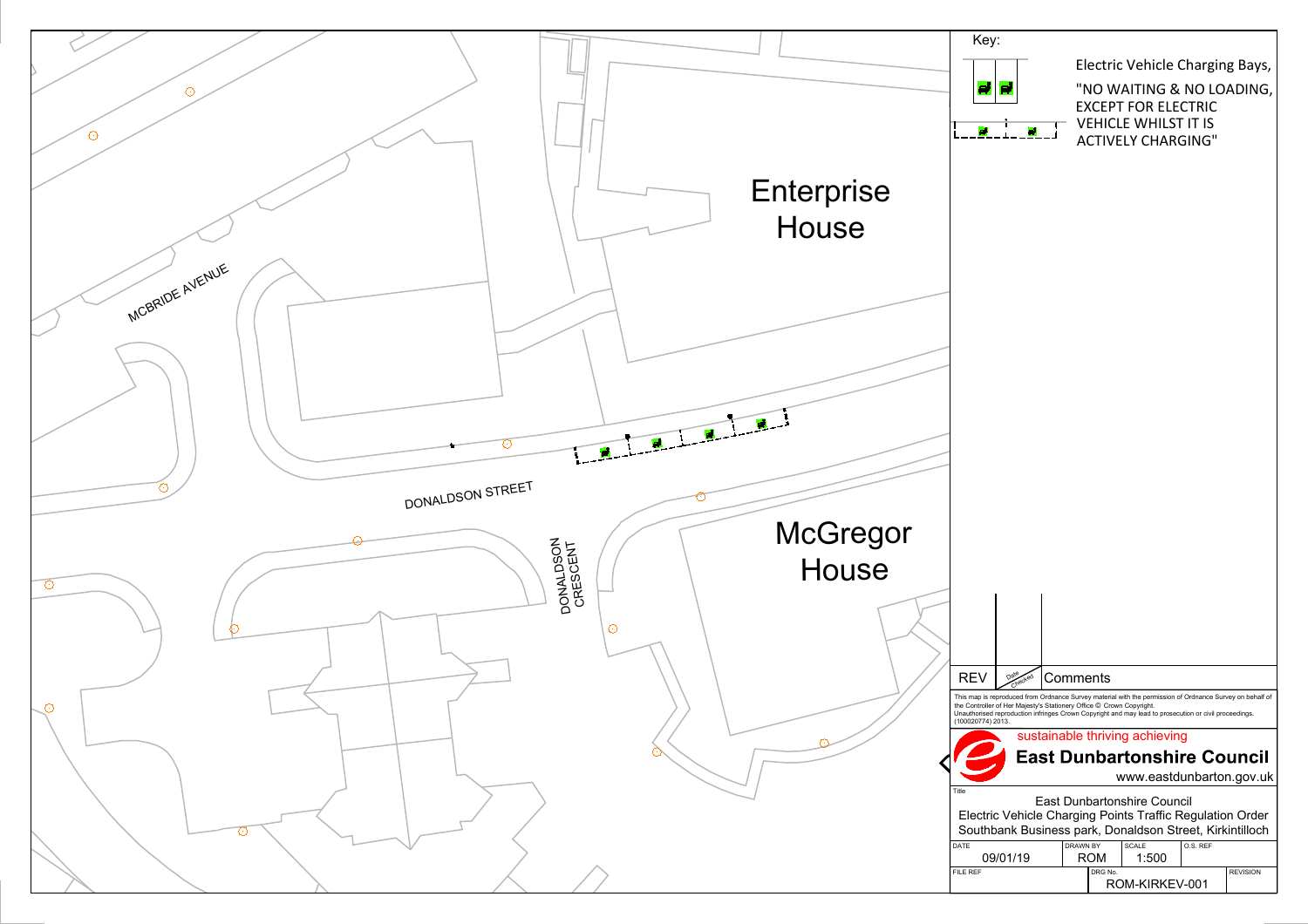![](_page_3_Figure_0.jpeg)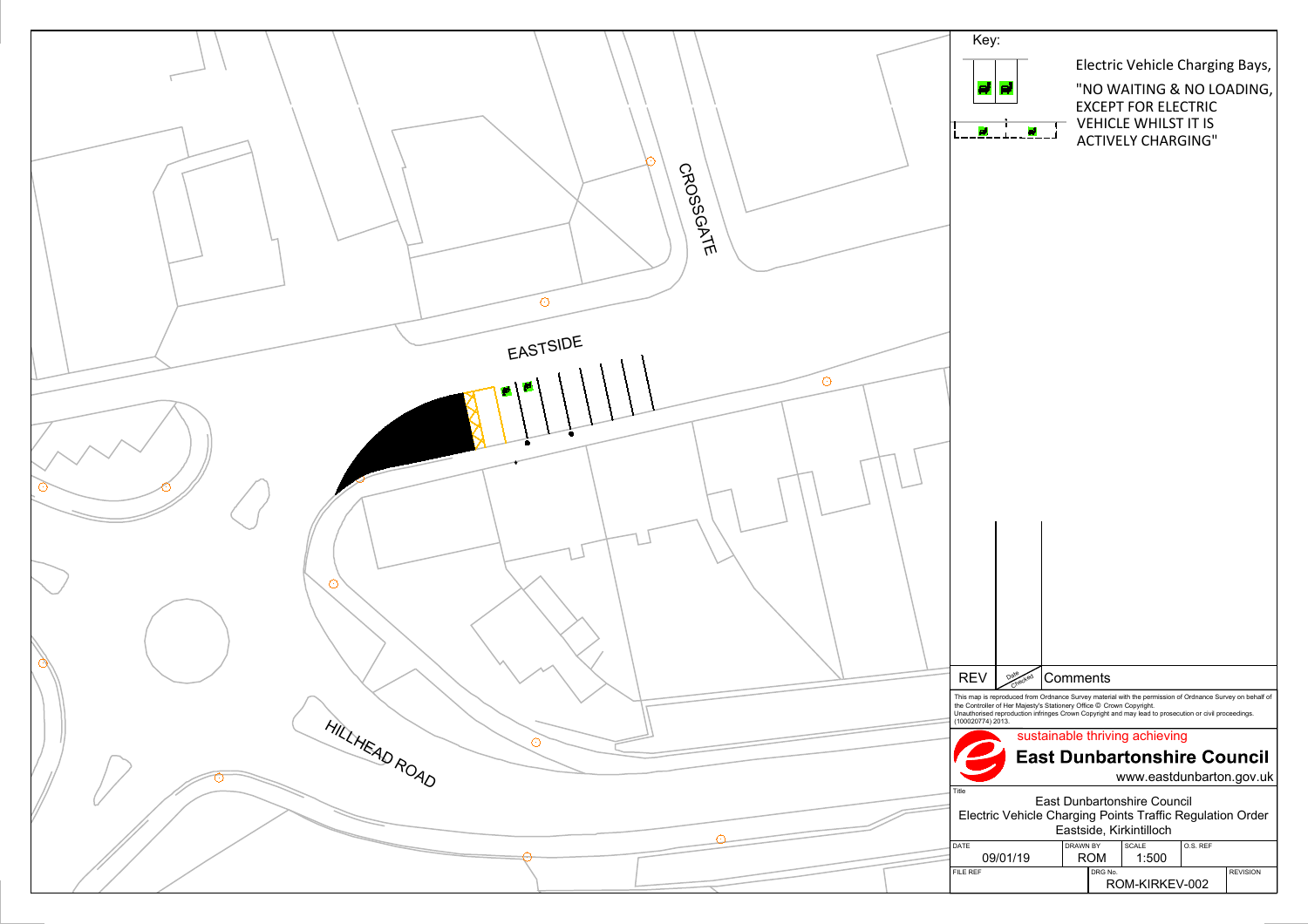![](_page_4_Figure_0.jpeg)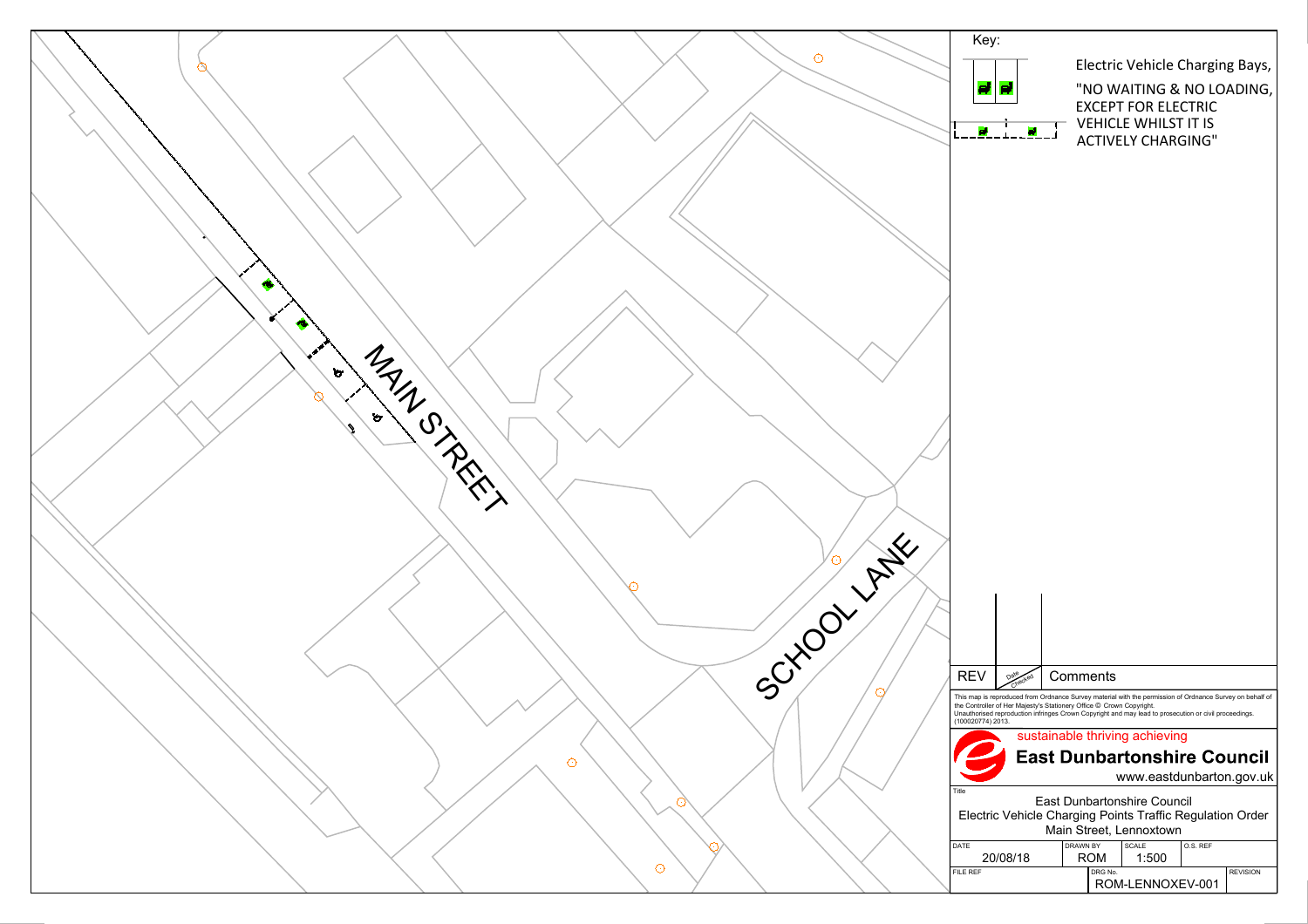![](_page_5_Figure_0.jpeg)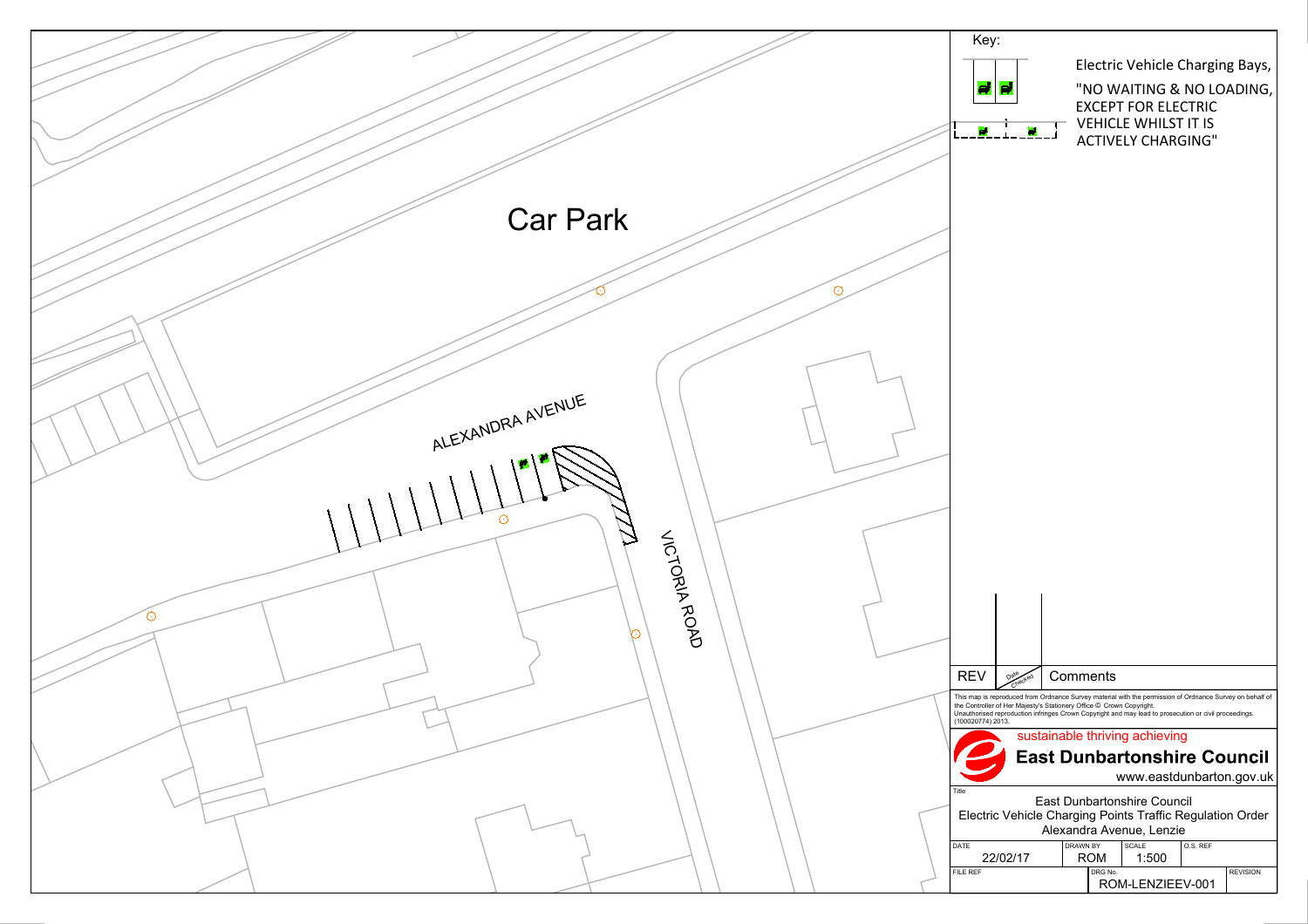![](_page_6_Figure_0.jpeg)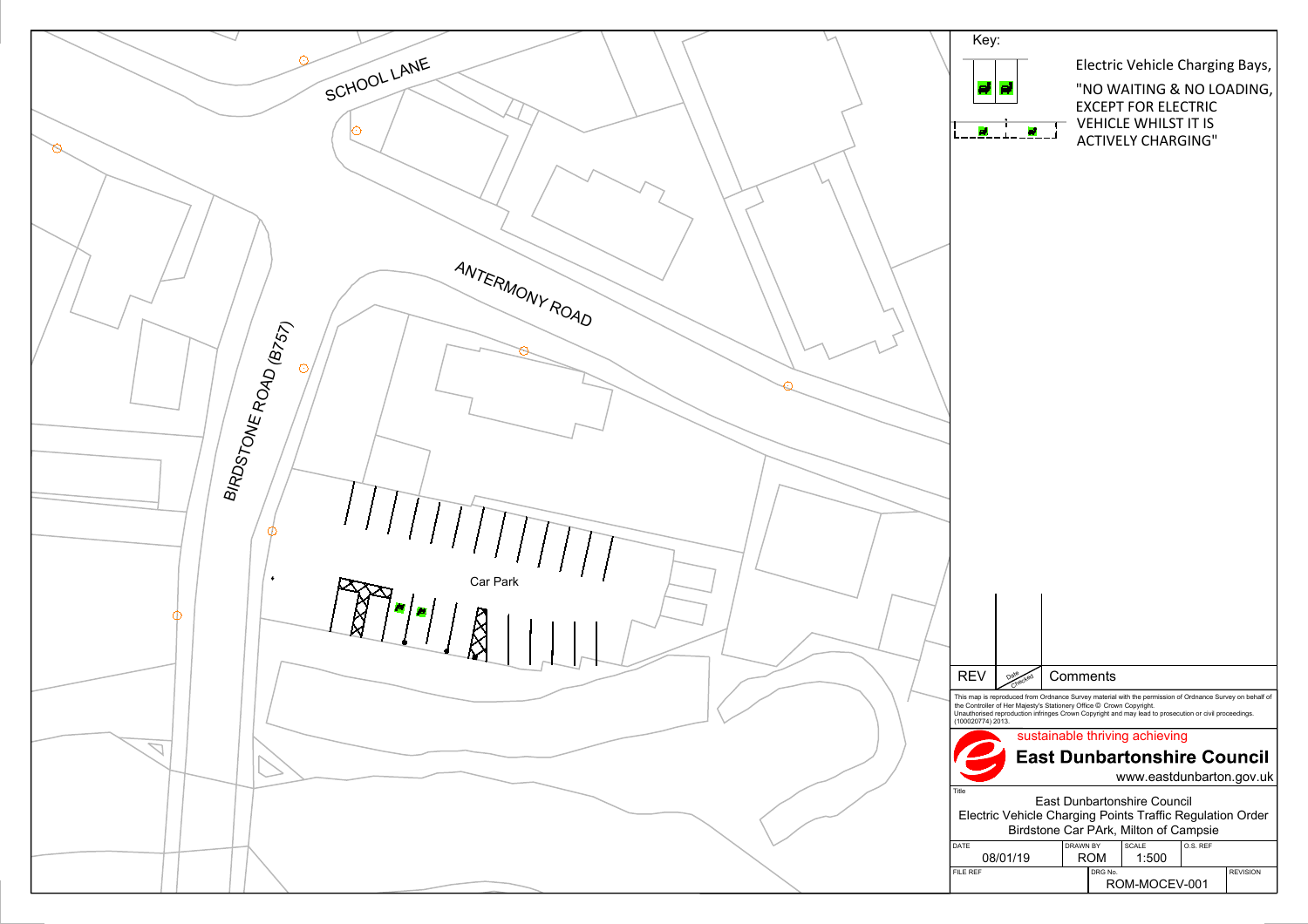![](_page_7_Figure_0.jpeg)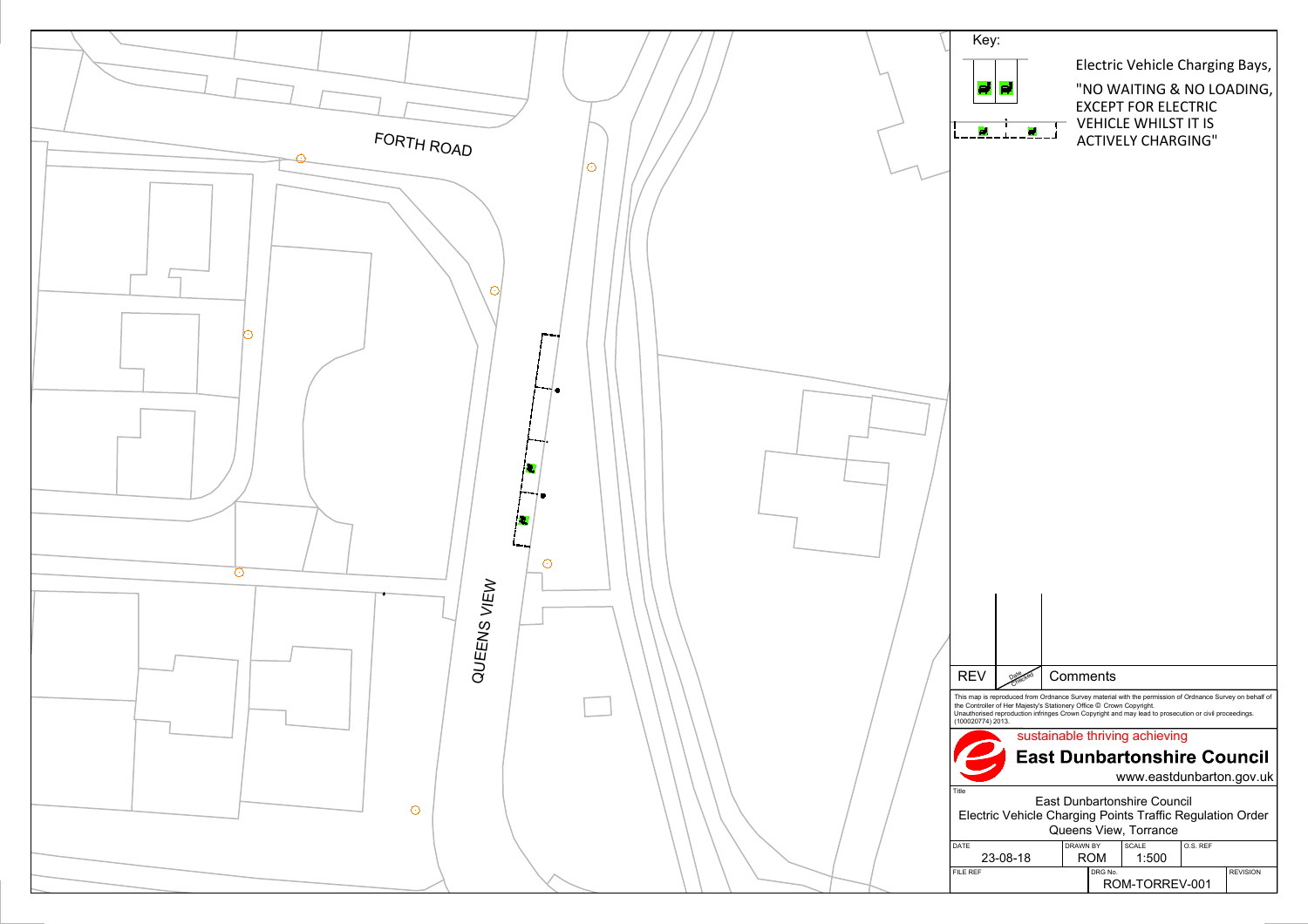![](_page_8_Figure_0.jpeg)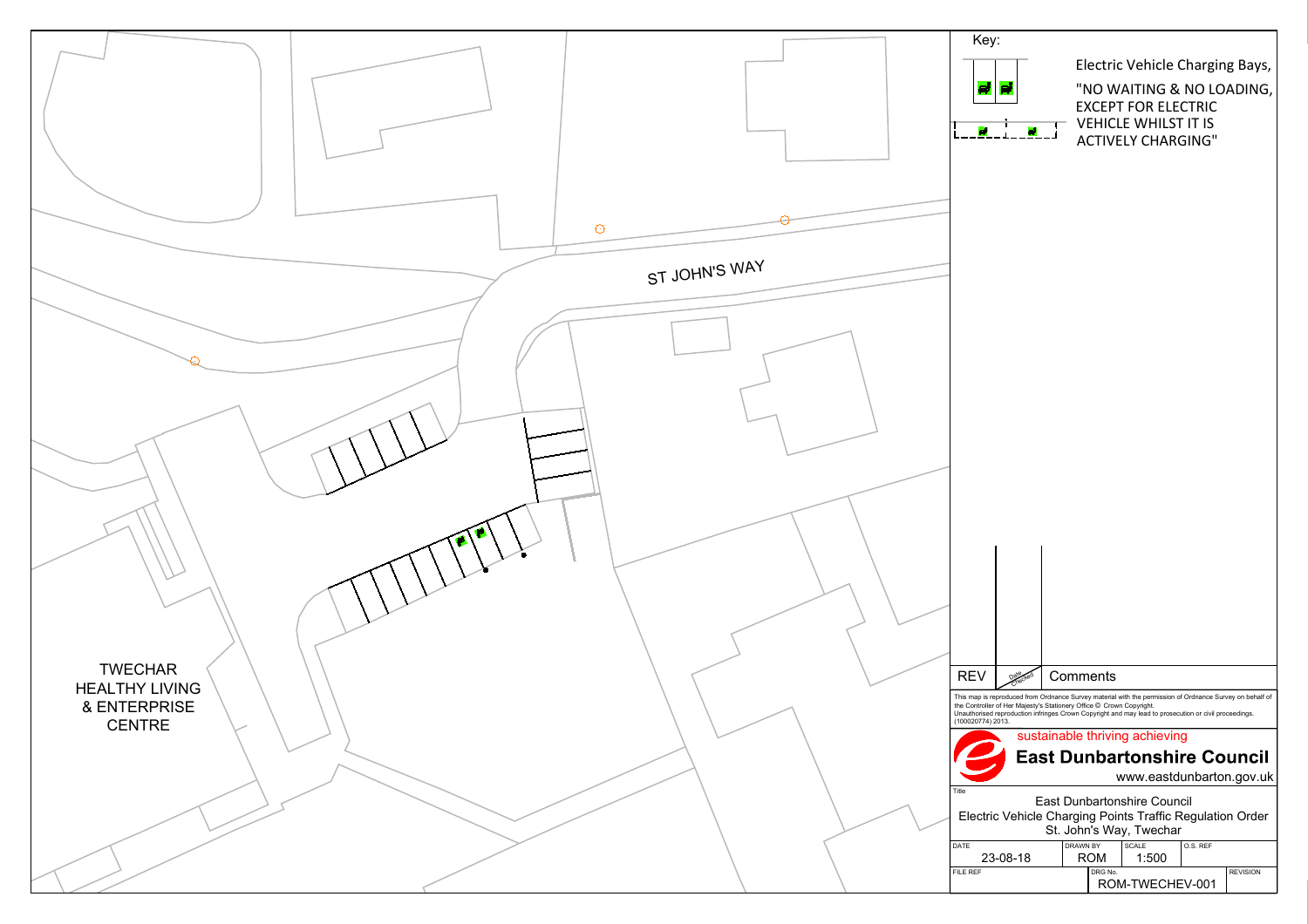# **THE EAST DUNBARTONSHIRE COUNCIL**

## **(BISHOPBRIGGS, KIRKINTILLOCH, LENNOXTOWN. LENZIE, MILTON OF CAMPSIE, TORRANCE AND TWECHAR)**

# **(ELECTRIC VEHICLE CHARGING PLACES) ORDER 20XX**

The East Dunbartonshire Council in exercise of the powers conferred on them by sections 1(1), 2(1) to (3), 32, 35 and Part IV of Schedule 9 of the Road Traffic Regulation Act 1984 ("the Act") and of all other enabling powers and after consultation with the Chief Constable of the Police Service of Scotland in accordance with Part III of Schedule 9 to the Act hereby make the following Order.

- 1. This Order may be cited as "The East Dunbartonshire Council (Bishopbriggs, Kirkintilloch, Lennoxtown, Lenzie, Milton of Campsie, Torrance And Twechar) (Electric Vehicle Charging PLaces) Order 20XX and shall come into operation on XXXXX.
- 2. In this Order the following expressions have the meanings hereby assigned to them:-

**"electric vehicle"** unless the context otherwise requires, means a vehicle desiged and constructed to be propelled by electricity, supplied by a battery or other form of electrical cell or reservoir;

**"electric vehicle charging place"** means a parking place which has been marked as intended for the exclusive use of an electric vehicle whilst said vehicle is being charged and at which is provided an electric vehicle charging point and is appropriately signed as per the Traffic Signs Regulations and General Directions 2016;

**"electric vehicle charging point"** means a purpose build unit designed specifically for charging electric vehicles;

**"emergency services vehicle"** means a vehicle being used by the Police, Fire Brigade or Ambulance Services;

**"parking bay"** means a space in an electric vehicle charging place which is provided for the leaving of a vehicle

**"local authority"** means a Council constituted by Section 2 of the Local Government etc (Scotland) Act 1994;

**"Council"** means the East Dunbartonshire Council incorporated under the Local Government etc (Scotland) Act 1994;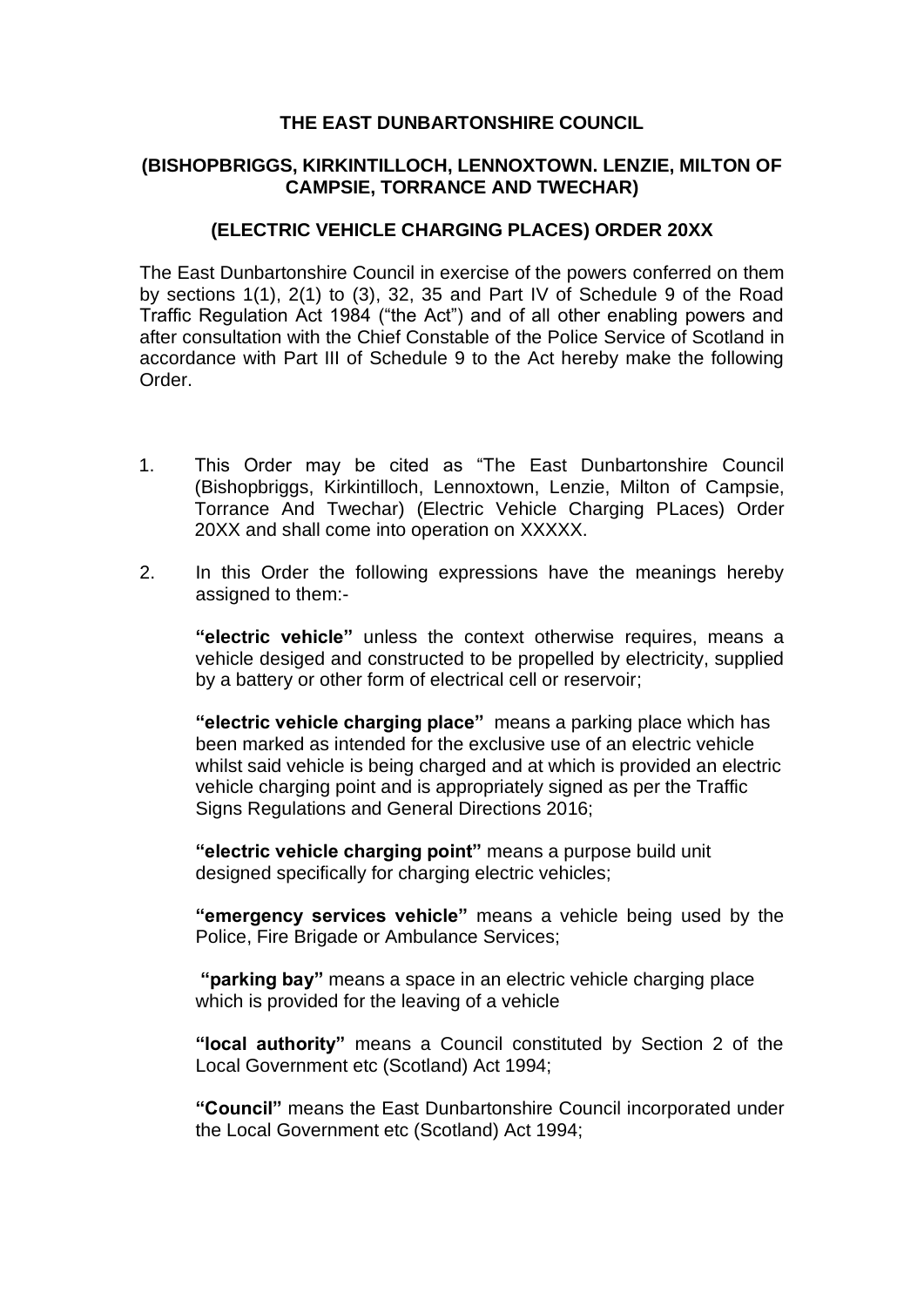- 3. Each area of road which is described in Column 2 of Schedule 1 to this Order is hereby designated as an electric vehicle charging place.
- 4. The electric vehicle charging places designated in Article 3 of this Order shall only be used subject to the provision of this Order for the leaving, at all times, of an electric vehicle whilst actively being charged by the electric vehicle charging point provided that :-
	- (a) no such vehicle shall wait for a period exceeding 2 hours;
- 5. The number of parking bays in each parking place shall not exceed the number specified in Column 3 of Schedule 1 to this Order.
- 6. The limits of each electric vehicle charging place designated in Article 3 of this Order shall be indicated on the carriageway in such a manner as provided in the Traffic Sign Regulations and General Directions 2016.
- 7. Every electric vehicle left in an electric vehicle charging place designated in Article 3 of this Order shall so stand such that no parking bay is occupied by more than one such vehicle and that every part of the vehicle is within the limits of a parking bay provided that, where the length of a vehicle precludes compliance with this paragraph, such vehicle shall be deemed to be within the limits of a parking place if:-
	- (i) the extreme front portion, or, as the case may be, the extreme rear portion of the vehicle is within 300mm of an indication on the carriageway provided under Article 5 of this Order in relation to the parking place; and
	- (ii) the vehicle, or any part thereof, is not within the limits of any adjoining parking place.
- 8. Any person duly authorised by the Council or a police constable or a traffic warden in uniform may move or cause to be moved in case of an emergency, to any place they think fit, vehicles left in a parking place.
- 9. (i) Any person duly authorised by the Council or a police constable or a traffic warden in uniform may suspend the use of an electric vehicle parking place or any part thereof whenever such suspension is considered reasonably necessary:-
	- (a) for the purpose of facilitating the movement of traffic or promoting its safety; or
	- (b) for the purpose of any building operation, demolition or excavation in or adjacent to the electric vehicle charging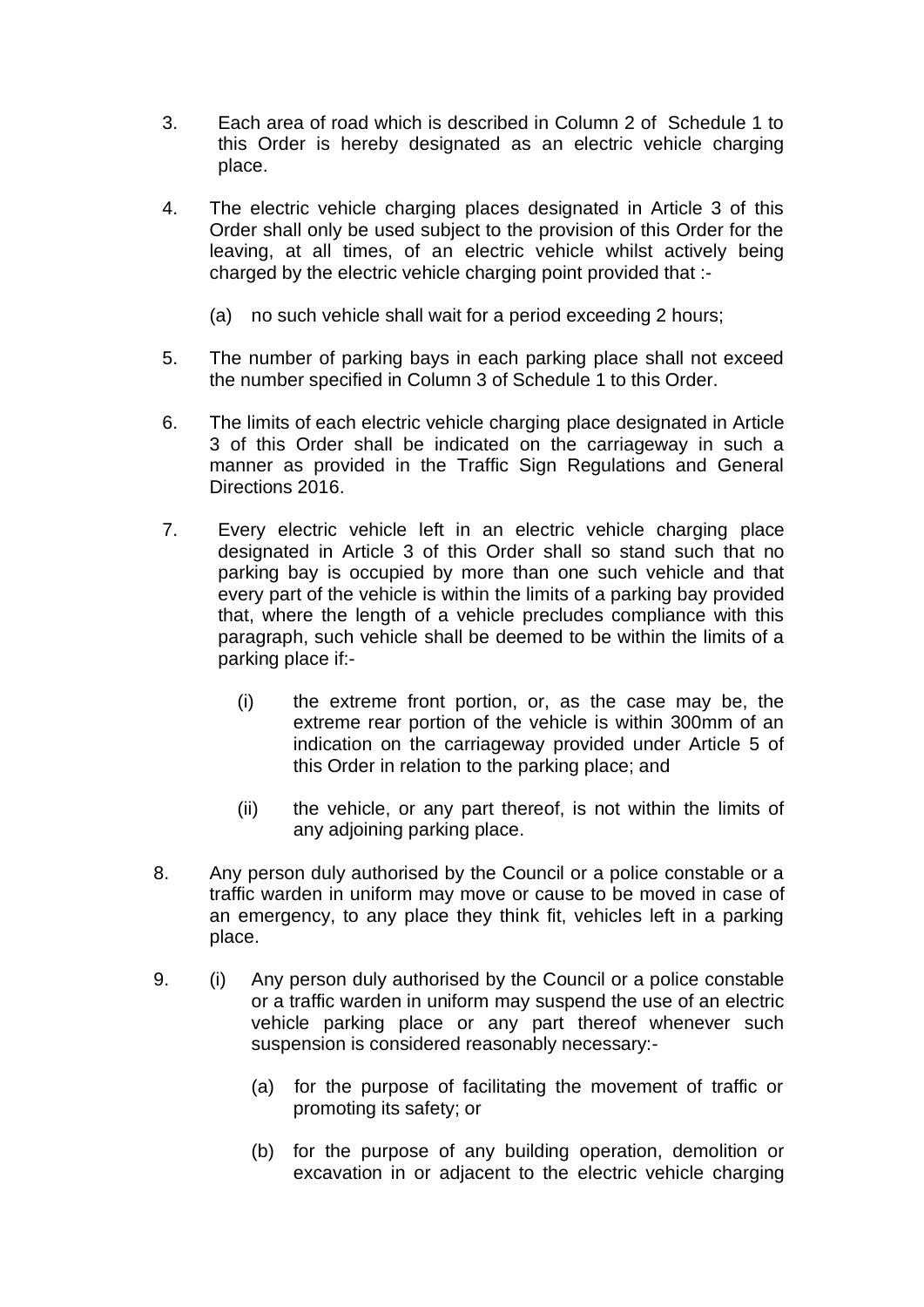place or the maintenance, improvement or reconstruction of the electric vehicle charging place or the laying, erection, alteration, removal or repair in or adjacent to the electric vehicle charging place of any sewer or of any main, pipe or apparatus for the supply of gas, water or electricity or of any telecommunications apparatus, as defined in the Telecommunications Act 1984; or

- (c) for the convenience of occupiers of premises adjacent to the electric vehicle charging places on any occasion of the removal of furniture from one office or dwelling house to another or the removal of furniture from such premises to a depository or to such premises from a depository; or
- (d) on any occasion on which it is likely by reason of some special attraction that any street will be thronged or obstructed; or
- (e) for the convenience of occupiers of premises adjacent to the electric vehicle charging place at times of weddings or funerals, or on other special occasions;
- (ii) Any person duly authorised by the Council or a police constable or a traffic warden in uniform may suspend the use of an electric vehicle charging place or any part thereof whenever such suspensions is considered reasonably necessary for the purpose of facilitating the movement of traffic or promoting its safety.

IN WITNESS WHEREOF these presents consisting of this page together with the 2 Schedules are executed as follows :-

| Subscribed for and on behalf of<br>THE EAST DUNBARTONSHIRE<br><b>COUNCIL</b><br>By |                          |
|------------------------------------------------------------------------------------|--------------------------|
|                                                                                    | <b>Witness Signature</b> |
| <b>Karen Donnelly</b><br><b>Chief Solicitor and Monitoring Officer</b>             | <b>Witness Name</b>      |
| Place of<br>Signing                                                                | <b>Address</b>           |
| Date of<br>signing                                                                 |                          |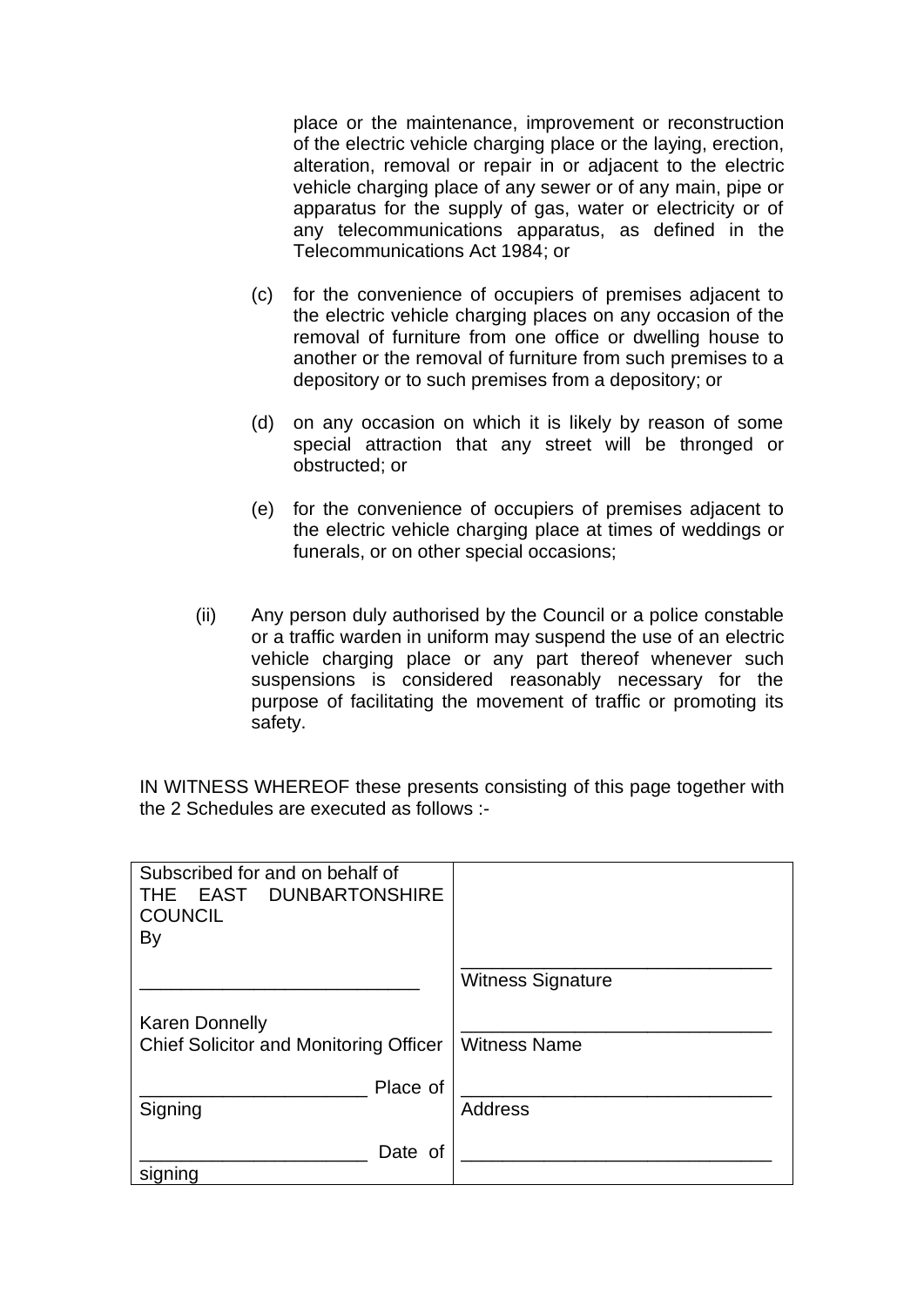# SCHEDULE 1

# DESIGNATED ELECTRIC VEHICLE BAYS.

| <u>Column 1</u>                                    | Column <sub>2</sub>                                                                                                                                                                                                                                                                                          | Column 3                                    |
|----------------------------------------------------|--------------------------------------------------------------------------------------------------------------------------------------------------------------------------------------------------------------------------------------------------------------------------------------------------------------|---------------------------------------------|
| <b>Parking Place</b><br>Reference<br><b>Number</b> | Areas of roads designated as Parking Places for Electric<br><u>Vehicle Charging, within Bishopbriggs, Kirkintilloch,</u><br>ennoxtown, Lenzie, Milton of Campsie, Torrance &<br>Twechar, at which waiting is limited to two hours                                                                            | Maximum<br>number of<br><b>Parking Bays</b> |
|                                                    | <b>BISHOPBRIGGS</b>                                                                                                                                                                                                                                                                                          |                                             |
| 1                                                  | That part of the layby located on the northeast kerbline of<br>Beech Road which has a width throughout of 6 metres<br>and which extends from the extended southwest kerbline<br>of Beech Place south-westwards for a distance of 5<br>metres.                                                                | 2                                           |
| 2                                                  | That part of the Bishopbriggs Leisure Drome Car Park<br>which extends from a point 19 metres south of the<br>extended south kerb line of the access road southwards<br>for a distance of 10 metres and which is bounded on the<br>east side by the kerbline and which has a width<br>throughout of 5 metres. | 4                                           |
|                                                    | <b>KIRKINTILLOCH</b>                                                                                                                                                                                                                                                                                         |                                             |
| 3                                                  | That part of the north side of Donaldson Street which is<br>located 37 metres east of the extended east kerbline of<br>McBride Avenue and which has a width throughout of 2<br>metres and extends eastwards for a distance of 24<br>metres.                                                                  | 4                                           |
| 4                                                  | That part of the south side of Eastside which is located 44<br>metres northeast then east of the centre of Eastside<br>Roundabout and which has a width throughout of 6<br>metres and extends eastwards for a distance of 5 metres.                                                                          | $\overline{2}$                              |
|                                                    | <b>LENNOXTOWN</b>                                                                                                                                                                                                                                                                                            |                                             |
| 5                                                  | That part of the southwest side of A891 Main Street which<br>is located 58.2 metres northwest of the extended<br>northwest kerbline of School Lane and has a width<br>throughout of 2.5 metres and extends north-westwards for<br>a distance of 12 metres.                                                   | 2                                           |

# **LENZIE**

6 That part of the south side of Alexandra Avenue which is located 5 metres west of the extended west kerbline of Victoria Road and which has a width throughout of 5

2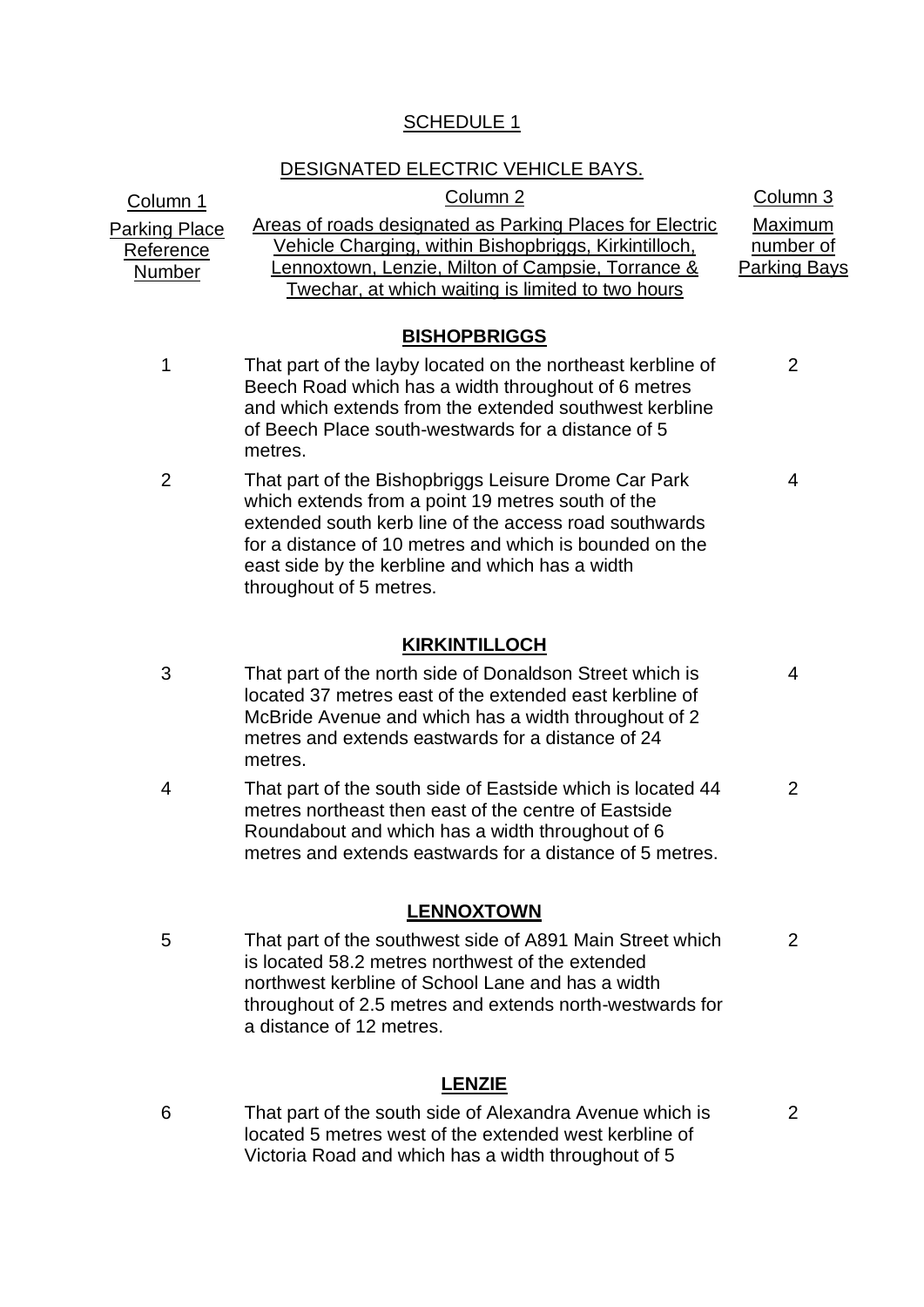metres and which extends westwards for a distance of 5 metres.

## **MILTON OF CAMPSIE**

7 That part of the Birdstone Road car park which located 16.5 metres east of the extended east kerbline of Birdstone Road and extends eastwards for a distance of 5 metres and which is bounded on the south side by the fence line and which has a width throughout of 5 metres.

# **TORRANCE**

8 That part of the east side of Queens View which is located 95 metres east then south of Charlotte Avenue and which has a width throughout of 2 metres and which extends southwards for a distance 12 metres. 2

## **TWECHAR**

9 That part of the Twechar Healthy Living & Enterprise Centre car park which is located 88 metres west then south then southwest of the extended west kerbline of Main Street and extends south-westwards for a distance of 5 metres and which is bounded on the south side by the kerbline and has a width throughout of 5 metres.

**Karen M. Donnelly Chief Solicitor and Monitoring Officer**

**\_\_\_\_\_\_\_\_\_\_\_\_\_\_\_\_\_\_\_\_\_\_\_\_\_\_\_\_\_\_\_**

2

The East Dunbartonshire Council

2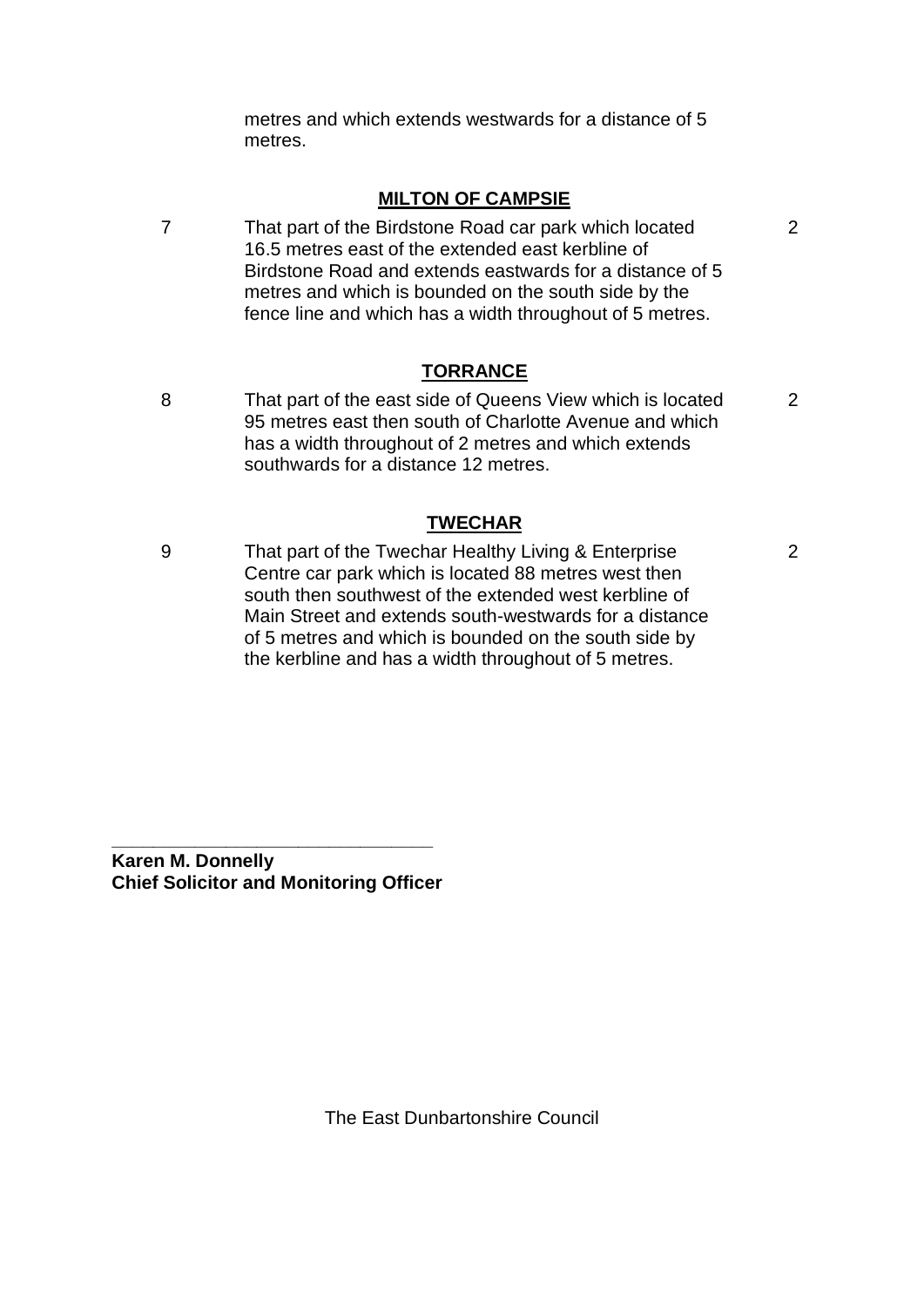## **(BISHOPRIGGS, KIRKINTILLOCH, LENNOXTOWN, LENZIE, MILTON OF CAMPSIE, TORRANCE AND TWECHAR)**

# **(ELECTRIC VEHICLE CHARGING PLACES**) **ORDER**

Statement of Reasons for Proposing to Make the Above Order

It is considered necessary to make the above order to allow prevent vehicles other than electricity vehicles within the bay for such time as is necessary to charge from the associated electrical charging equipment.

Sgd Karen M. Donnelly Chief Solicitor and Monitoring Officer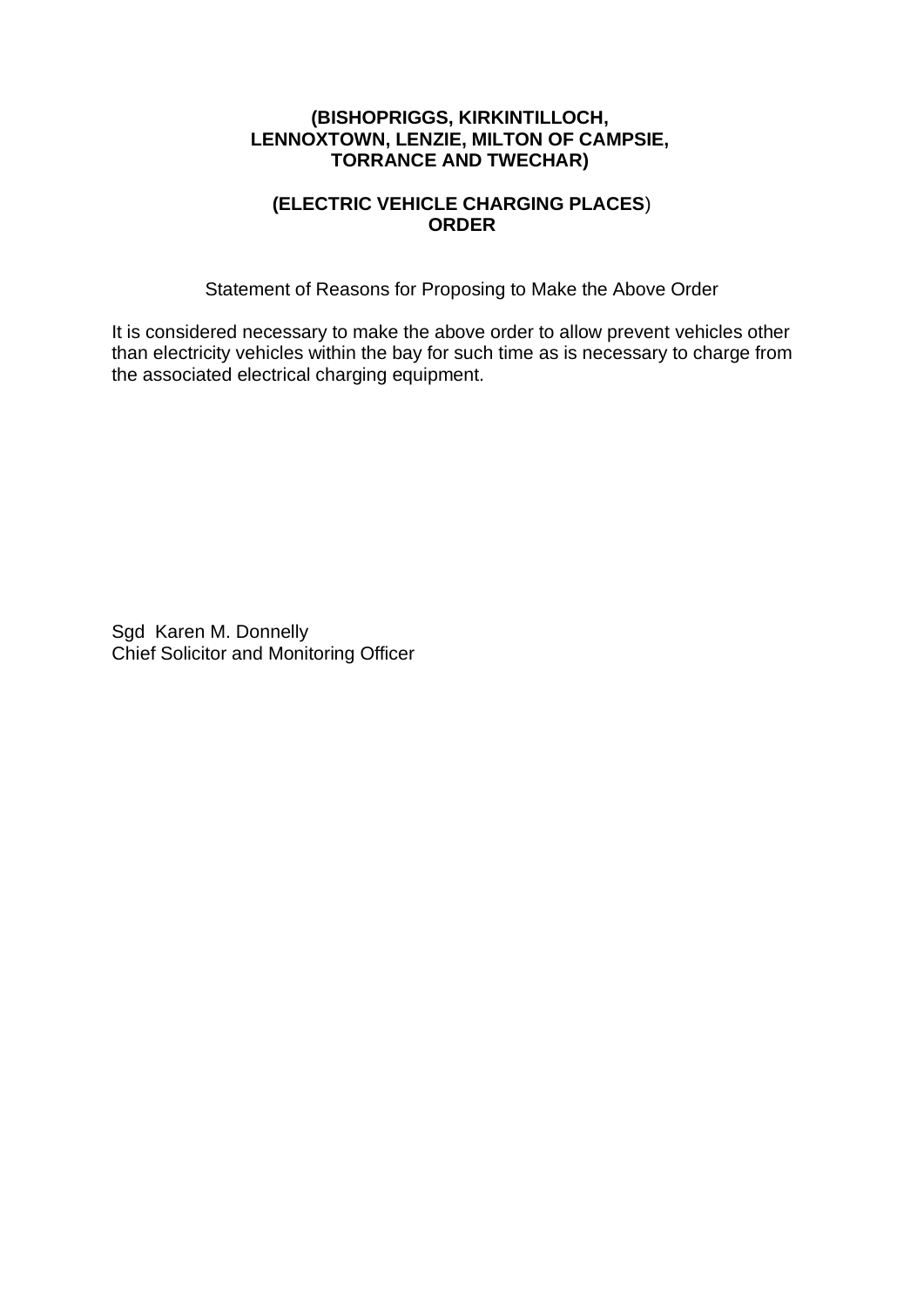#### **THE EAST DUNBARTONSHIRE COUNCIL**

## **(BISHOPBRIGGS, KIRKINTILLOCH, LENNOXTOWN. LENZIE, MILTON OF CAMPSIE, TORRANCE AND TWECHAR)**

## **PROPOSED ELECTRIC VEHICLE CHARGING PLACES**

East Dunbartonshire Council propose to consider the introduction of designated electric vehicle charging places in Bishopbriggs, Kirkintilloch, Lennoxtown, Lenzie, Milton of Campsie, Torrance and Twechar with waiting limited to two hours as detailed in the Schedule below.

Full details of this proposal, which forms the proposed THE EAST DUNBARTONSHIRE COUNCIL (BISHOPBRIGGS, KIRKINTILLOCH, LENNOXTOWN, LENZIE, MILTON OF CAMPSIE, TORRANCE AND TWECHAR) (ELECTRIC VEHICLE CHARGING PLACES) ORDER together with a plan and statement of reasons for proposing to make this Order, are available for inspection without payment of fee in the Roads section of the East Dunbartonshire Council website. Telephone Enquiries to: 0300-123-4510.

Any person wishing to object to the proposal should send details of the grounds for objection in writing to Legal Services, 12 Strathkelvin Place, Kirkintilloch, G66 1TJ by Monday, 21 March 2022.

Karen Donnelly Chief Solicitor & Monitoring Officer East Dunbartonshire Council 12 Strathkelvin Place Kirkintilloch G66 1TJ

## **SCHEDULE**

| Column 1                                 | Column 2                                                                                                          | Column 3             |
|------------------------------------------|-------------------------------------------------------------------------------------------------------------------|----------------------|
| Parking Place<br><b>Reference Number</b> | Areas of roads designated as Parking Places for Electric<br>Vehicle Charging, within Bishopbriggs, Kirkintilloch, | Maximum<br>number of |
|                                          | Lennoxtown, Lenzie, Milton of Campsie, Torrance & Twechar,                                                        | Parking Bays         |
|                                          | at which waiting is limited to two hours                                                                          |                      |

## **BISHOPBRIGGS**

| 1 | That part of the layby located on the northeast kerbline of<br>Beech Road which has a width throughout of 6 metres and<br>which extends from the extended southwest kerbline of Beech<br>Place south-westwards for a distance of 5 metres.                                                                | 2 |
|---|-----------------------------------------------------------------------------------------------------------------------------------------------------------------------------------------------------------------------------------------------------------------------------------------------------------|---|
| 2 | That part of the Bishopbriggs Leisure Drome Car Park which<br>extends from a point 19 metres south of the extended south<br>kerb line of the access road southwards for a distance of 10<br>metres and which is bounded on the east side by the kerbline<br>and which has a width throughout of 5 metres. | 4 |